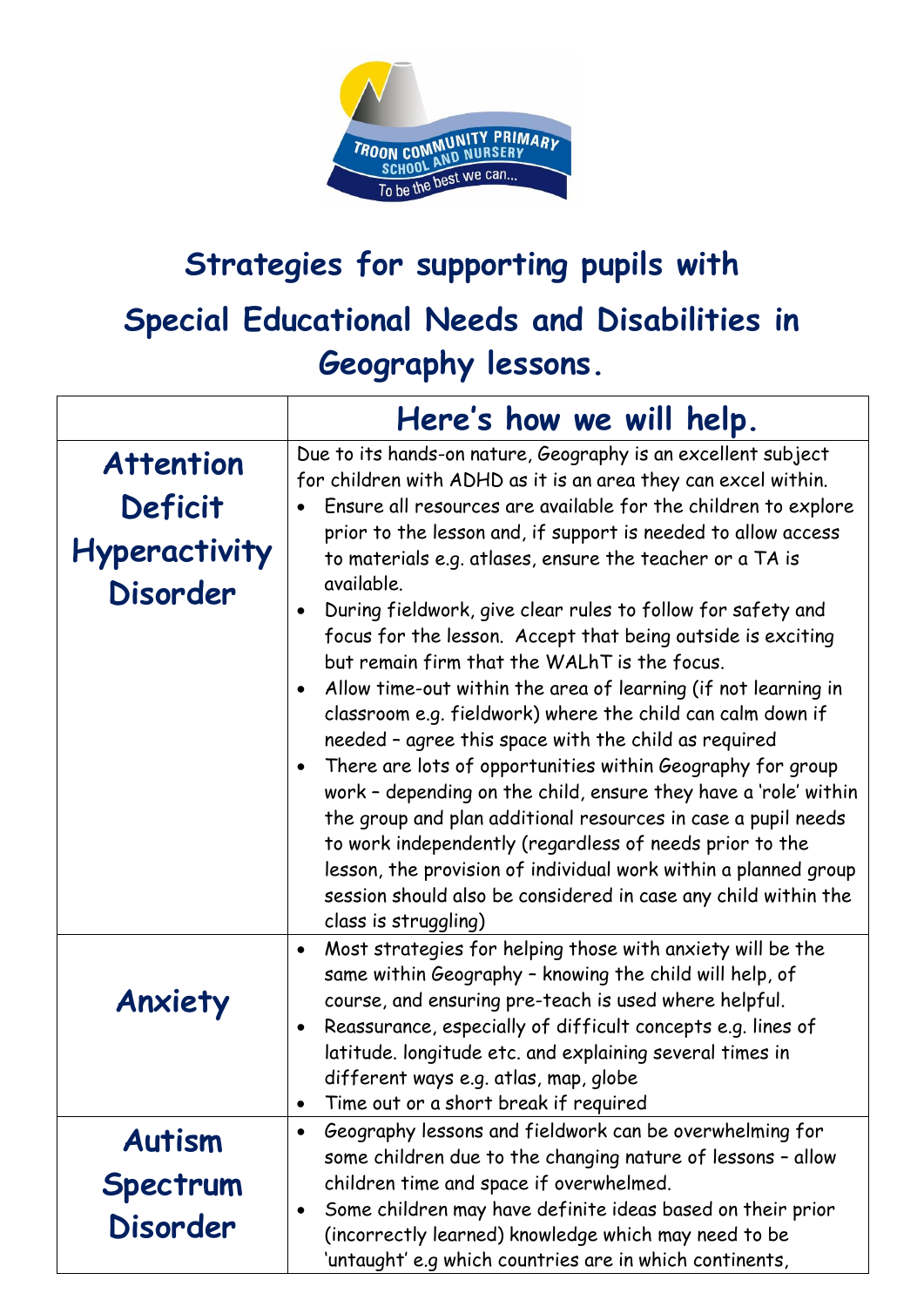| <b>Dyscalculia</b>           | pyramids were in Ancient Rome etc. - be consistent when<br>correcting ideas and have 'proof' e.g. atlas, globe, visual as<br>well as written information sheets. Continue to go over these<br>incorrect ideas with the new facts.<br>Be able to show understanding in a range of ways including<br>visual as well as written information - for extended writing,<br>teacher or TA support may be required.<br>Physical resources, properly demonstrated, to be used<br>$\bullet$<br>Lots of practise looking from whole-world maps to sections -<br>$\bullet$<br>use physical props to help e.g. 'picture frame' - draw a frame<br>around an area and let the children explore the shapes of the |
|------------------------------|--------------------------------------------------------------------------------------------------------------------------------------------------------------------------------------------------------------------------------------------------------------------------------------------------------------------------------------------------------------------------------------------------------------------------------------------------------------------------------------------------------------------------------------------------------------------------------------------------------------------------------------------------------------------------------------------------|
|                              | land and sea to help build links<br>Support with quantitative data e.g. graphs, charts etc.<br>Visual aids and word-mats to help with vocabulary                                                                                                                                                                                                                                                                                                                                                                                                                                                                                                                                                 |
| <b>Dyslexia</b>              | As well as the best practise for Dyslexic pupils e.g. font size and<br>type, in Geography, the following will be helpful:<br>Visual aids and word-mats to help with vocabulary<br>Reading text-heavy atlas pages or summarising within hand-<br>outs if required<br>A range of showing understanding - visual, written, drawing,<br>graphs etc.                                                                                                                                                                                                                                                                                                                                                  |
| Dyspraxia                    | A range of showing understanding - visual, written, drawing,<br>$\bullet$<br>graphs etc.<br>Support with quantitative data e.g. graphs, charts - provide<br>$\bullet$<br>scaffolded graphs for data to be added to<br>Demonstrate any equipment to be used for Geography lessons<br>or fieldwork                                                                                                                                                                                                                                                                                                                                                                                                 |
| Hearing<br><b>Impairment</b> | Pre-teach if required<br>$\bullet$<br>Demonstrate use of equipment<br>٠<br>Visual aids if required<br>$\bullet$<br>When completing fieldwork, agree a way of ensuring all<br>$\bullet$<br>children know when/where to return to if on school site - if<br>cue is audio e.g. whistle, ensure partner/group will give visual<br>cue - want to encourage independent fieldwork rather than<br>providing TA support where not needed.<br>Ensure instructions are understood before lesson begins and<br>any additional instructions are provided in writing if required<br>Visual aids and word-mats to help with vocabulary<br>$\bullet$                                                            |
| Toileting<br><b>Issues</b>   | Allowances and provision needed when completing fieldwork<br>$\bullet$<br>away from school building/trips<br>Allow rest time if needed                                                                                                                                                                                                                                                                                                                                                                                                                                                                                                                                                           |